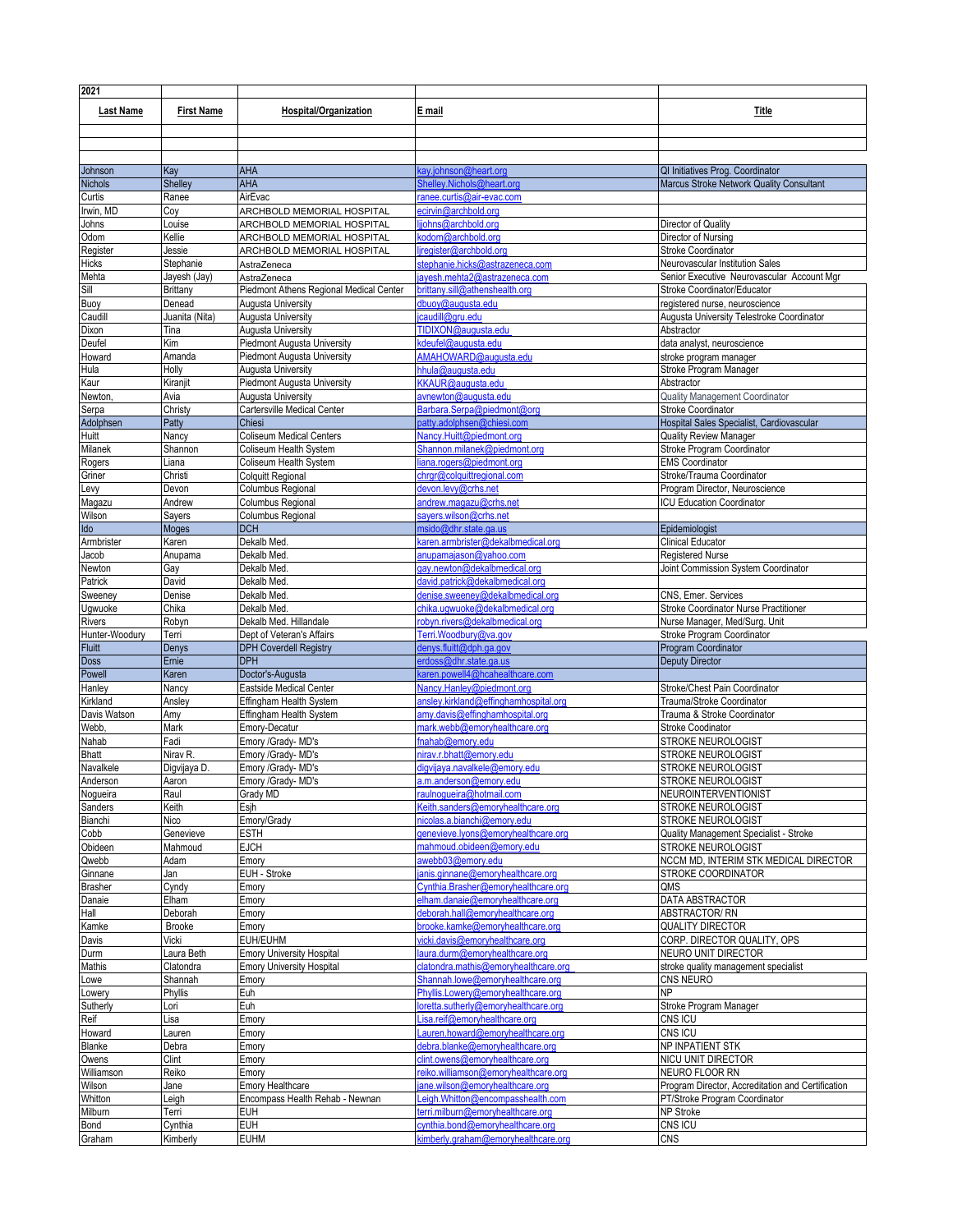| Richardson          | Rita             | <b>EUHM</b>                                     | rita.richardson@emorvhealthcare.org                | <b>CNS</b>                                   |
|---------------------|------------------|-------------------------------------------------|----------------------------------------------------|----------------------------------------------|
| Cash                | Cortney          | <b>EUHM</b>                                     | cortney.cash@emoryhealthcare.org                   | NP INPATIENT STK                             |
| Davis               | Dalita           | <b>EUHM</b>                                     | dalita.davis@emoryhealthcare.org                   | UD 31 ICU                                    |
|                     |                  | <b>EUHM</b>                                     |                                                    |                                              |
| Westover            | Deborah          |                                                 | deborah.a.westover@emoryhealthcare.org             | Stroke Coordinator                           |
| Victor              | Patricia         | St Josephs (ESJH)                               | Patricia.victor@emoryhealthcare.org                | STROKE COORDINATOR                           |
| Davis               | Johnette         | St Josephs (ESJH)                               | ohnette.davis@emoryhealthcare.org                  | <b>QUALITY DIRECTOR</b>                      |
| Mccallum            | Linda            | St Josephs (ESJH)                               | inda.mccallum@emoryhealthcare.org                  | <b>Quality Management Specialist</b>         |
| Empaynado           | Diana Soto       | Euhm                                            | Diana.Soto@emoryhealthcare.org                     | <b>STROKE QMS</b>                            |
| Moodie-Brown        | Kerine           | Emory Mid-Town                                  | kerine.moodie-brown@emoryhealthcare.org            | <b>Stroke Coordinator</b>                    |
| <b>Burchfield</b>   | Jessica          | <b>Emory Johns Creek</b>                        | essica.burchfield2@emoryhealthcare.org             | Cell: 678-822-4343 Office: 678-474-8360      |
| Campbell            | Carol            | <b>Emory Johns Creek</b>                        | carol.campbell@emoryhealthcare.org                 | EDH Accreditation and Patient Safety Manager |
| Collins             | Katie            | <b>Emory Johns Creek</b>                        | kathryn.collins@emoryhelathcare.org                | STROKE COORDINATOR                           |
| Lang                | Laura            | <b>Emory Johns Creek</b>                        | aura.lang@emoryhealthcare.org                      | <b>QUALITY DIRECTOR</b>                      |
| Shabbir             | Hassan           | <b>Emory Johns Creek</b>                        | hshabbi@emory.edu                                  | STROKE NEUROLOGIST                           |
| Howell              | Margaret         | <b>Emory Johns Creek</b>                        | Margaret.Howell@emoryhealthcare.org                | NURSE LEADER ICU                             |
| Huff                | Diane            | <b>Emory Johns Creek</b>                        | amtot2001@yahoo.com                                |                                              |
| Jones               | Nicole           | <b>Emory Johns Creek</b>                        | nicole.jones@emoryhealthcare.org                   | <b>NURSE LEADER</b>                          |
| Garrard             | Eric             | Emory Rehab Hosp                                | eric.garrard@emoryhealthcare.org                   | CEO                                          |
| Higgins             | Patty            | ERH                                             | patricia.higgins@emoryhealthcare.org               | REHAB SUPERVISOR                             |
| lmes                | Kelly            | ERH                                             | kelly.imes@emoryhealthcare.org                     | PT LIASON                                    |
|                     | Lisa             | Ethica                                          | LDavies@ethicahealth.org                           | Strategic Outreach Coordinator               |
| Davies              | Teri             |                                                 |                                                    | Coverdell-Hospital Coordinator               |
| Newsome             |                  | Coverdell                                       | teri.newsome@dph.ga.gov                            |                                              |
| Doppelheuer         | Shannon          | Emory                                           | shannon.g.doppelheuer@emory.edu                    |                                              |
| Schindler           | Kiva             | Emory                                           | kmschin@emory.edu                                  | <b>RNC</b>                                   |
| Craft               | Leah             | Emory                                           | leah.p.craft@emory.edu                             | <b>CRC</b>                                   |
| Wages               | Keith            | <b>GA DPH</b>                                   | rkwages@dhr.state.ga.us                            | Dir. Office of EMS and Trauma                |
| Anda                | Kim              | Genentech                                       | anda.kim@gene.com                                  | <b>Clinical Specialist</b>                   |
| Mitchell            | Nancy            | Genentech                                       | NKM@gene.com                                       | <b>Sr. Clinical Specialist</b>               |
| Doolan              | Suzanne          | Genentech                                       | doolan.suzanne@gene.com                            | <b>Sr. Clinical Specialist</b>               |
| Connelly            | Kerrin           | Genentech                                       | connelly.kerrin@gene.com                           | <b>Clinical Specialist</b>                   |
| Barton              | Sandra           | Gordon Hospital                                 | Sandra.barton@ahss.org                             | <b>ER Director</b>                           |
| Guthrie             | Heather          | AdventHealth Gordon and Murray                  | Heather.quthrie@adventhealth.com                   | Stroke Coordinator                           |
| Parlo               | Susan            | Gordon Hospital                                 | susan.parlo@ahss.org                               | Abstractor                                   |
| Douthitt            | Vickie           | Gordon Hospital                                 | Vickie.douthitt@adventhealth.com                   | Nurse Educator                               |
| Fleming             | Carol            | Grady                                           | cfleming1@gmh.edu                                  | Outreach Manager                             |
| Perrin              | Stacey           | Grady                                           | sperrin@gmh.edu                                    | <b>Clinical Nurse Specialist</b>             |
|                     | Cathi            | Grady                                           | csenter@gmh.edu                                    | <b>Stroke Coordinator</b>                    |
| Senter              | Dewanda          |                                                 | dsmith7@gmh.edu                                    |                                              |
| Smith               |                  | Grady                                           |                                                    | Data Abstractor                              |
| Vandegraft          | Molly            | Grady                                           | mvandergraft@gmh.edu                               | Clinical Manager                             |
| Wyatt               | Katleen          | Grady                                           | kwyatt@gmh.edu                                     | <b>Clinical Pharmacist</b>                   |
|                     |                  |                                                 |                                                    |                                              |
| Doppelheuer,        | Shannon          | Grady (Emory at)                                | sdoppelheuer@emory.edu>                            | Clinical Research Coordinator IV             |
| Frankel             | Michael          | Grady (Emory at)                                | mfranke@emory.edu                                  | Neurologist                                  |
| Schindler,          | Kiva             | Grady (Emory at)                                | kmschin@emory.edu                                  | Research Nurse Coordinator                   |
| Sutherly            | Lori             | Grady (Emory at)                                | .j.sutherly@emory.edu                              | Research Nurse Coordinator                   |
| Gaunt               | Susan            | Gwinnett                                        | sgaunte@gwinnettmedicalcenter.org                  | Stroke Program Coordinator/CNS               |
| Cliff               | Karen            | Gwinnett                                        | kcliff@qwinnettmedicalcenter.org                   | <b>ED Clinician</b>                          |
| Hudson-Weires       | Elizabeth        | Gwinnett                                        | ehudsonweires@gwinnettmedicalcenter.org            | ED CNS                                       |
| Waggener            | Patty            | <b>Gwinnett Medical Center</b>                  |                                                    |                                              |
|                     |                  |                                                 | pwaggener@gwinnettmedicalcenter.org                | Data Abstractor                              |
| Myers               | Sherry           | Gwinnett/Dekalb                                 | smyers@neurostudies.net                            | <b>Stroke Coordinator</b>                    |
| Nash                | Marshall         | Gwinnett/Dekalb                                 | mnash@neurostudies.net                             | Neurologist                                  |
| Olson               | David            | Gwinnett/Dekalb                                 | dolson@neurostudies.net                            | Neurologist                                  |
| Turknett            | Joshua           | Gwinnett/Dekalb                                 | turknett@neurostudies.net                          | Neurolgist                                   |
| Whiting             | Myrna            | Gwinnett/Dekalb                                 | mwhiting@neurostudies.net                          | Research Coordinator                         |
| Jones               | Kesha            | <b>Fairview Park Hospital</b>                   | <br>sha.Jones@hcahealthcare.com                    | Cardiovascular Coordinator                   |
| Smith               | Whitney          | <b>Fairview Park Hospital</b>                   | whitney.smith@hcahealthcare.com                    | <b>Stroke Coordinator</b>                    |
| Ward                | Robbie           | Fairview Park Hospital                          | robbie.ward@hcahealthcare.com                      | Dir. Cardiopulmonary/Stroke Coordinator      |
| Hester              | Beth             | Habersham Medical Center                        | beth.hester@hcmcmed.org                            | ED Manager                                   |
| Lewallen            | Rachel           | Habersham Medical Center                        | achel.lewallen@hcmcmed.org                         | <b>Quality Coordinator</b>                   |
| Moody               | Jack             | Habersham Medical Center                        | ack.moody@hcmcmed.org                              | <b>Director EMS</b>                          |
| Smith               | Elizabeth        | Habersham Medical Center                        | elizabeth.smith@hcmcmed.org                        | Clinial Coordinator-PT                       |
| Popham              | Leslie           | Habersham Medical Center                        | eslie.Popham@hcmcmed.org                           | ED Charge Nurse                              |
| Adams               | Priscilla        | Habersham Medical Center                        | priscilla.adams@hcmcmed.org                        | <b>Quality Clinical Coordinator</b>          |
| Edwards-Drost       | Marion           | Habersham Medical Center                        | marion.edwards@hcmcmed.org                         | Data Abstractor                              |
| Burrell             | Rowanda          | Habersham Medical Center                        | rowanda.burrell@hcmcmed.org                        | Administrative House Officer                 |
| Caudell             | Erin             | Habersham Medical Center                        | erin.caudell@hcmcmed.org                           | ED Charge Nurse                              |
| Alexander           | Michael          | Habersham Medical Center                        | Michael.alexander@hcmcmed.org                      | EMS, Paramedic                               |
| Mentzer             | Jamie            | Habersham Medical Center                        | amie.mentzer@hcmcmed.org                           | Director Respiratory Therapy                 |
| Corsellis           | Mary             | Habersham Medical Center                        | mary.corsellis@hcmcmed.org                         | DON Habersham Home                           |
| McLemore            | Heather          | Habersham Medical Center                        | neather.mclemore@hcmcmed.org                       | <b>ED Nurse</b>                              |
|                     |                  |                                                 |                                                    |                                              |
| Davey               | Janis "Tinnelle" | Habersham Medical Center                        | Janis.Davey@hcmcmed.org                            | Stroke Coordinator                           |
| Arnau               | Donna (DeDe)     | Habersham Medical Center                        | donna.arnau@hcmcmed.org                            | <b>Chief Nursing Officer</b>                 |
| Miller              | Bonita           | Habersham Medical Center                        | bonita.miller@hcmcmed.org                          | Wellness Manager                             |
| Gosnell             | Kristen          | Habersham Medical Center                        | Kristen.gosnell@hcmcmed.org                        | ED Charge Nurse                              |
| <b>Bruning</b>      | Jessica          | Habersham Medical Center                        | iessica.bruning@hcmcmed.org                        | Med/Surg Staff Nurse                         |
| Smith               | Rika             | Habersham Medical Center                        | rika.smith@hcmcmed.org                             | Habersham Home Nurse                         |
| Palmer              | Gaylon           | Habersham Medical Center                        | qaylon.palmer@hcmcmed.org                          | Director Med/Surg; ICU; Case Management      |
| Cammock             | Lisa             | Habersham Medical Center                        | isa.cammock@hcmcmed.org                            | Habersham Home Nurse                         |
| Grizzle             | Kelly            | Habersham Medical Center                        | kelly.grizzle@hcmcmed.org                          | Med/Surg Staff Nurse                         |
| Darnell<br>Buchanan | Meagan<br>Kent   | Hamilton Medical Center<br>Healthsouth - Newnan | mdarnell@hhcs.org<br>kent.Buchanan@healthsouth.com | Stroke Service Line Coordinator<br>unknown   |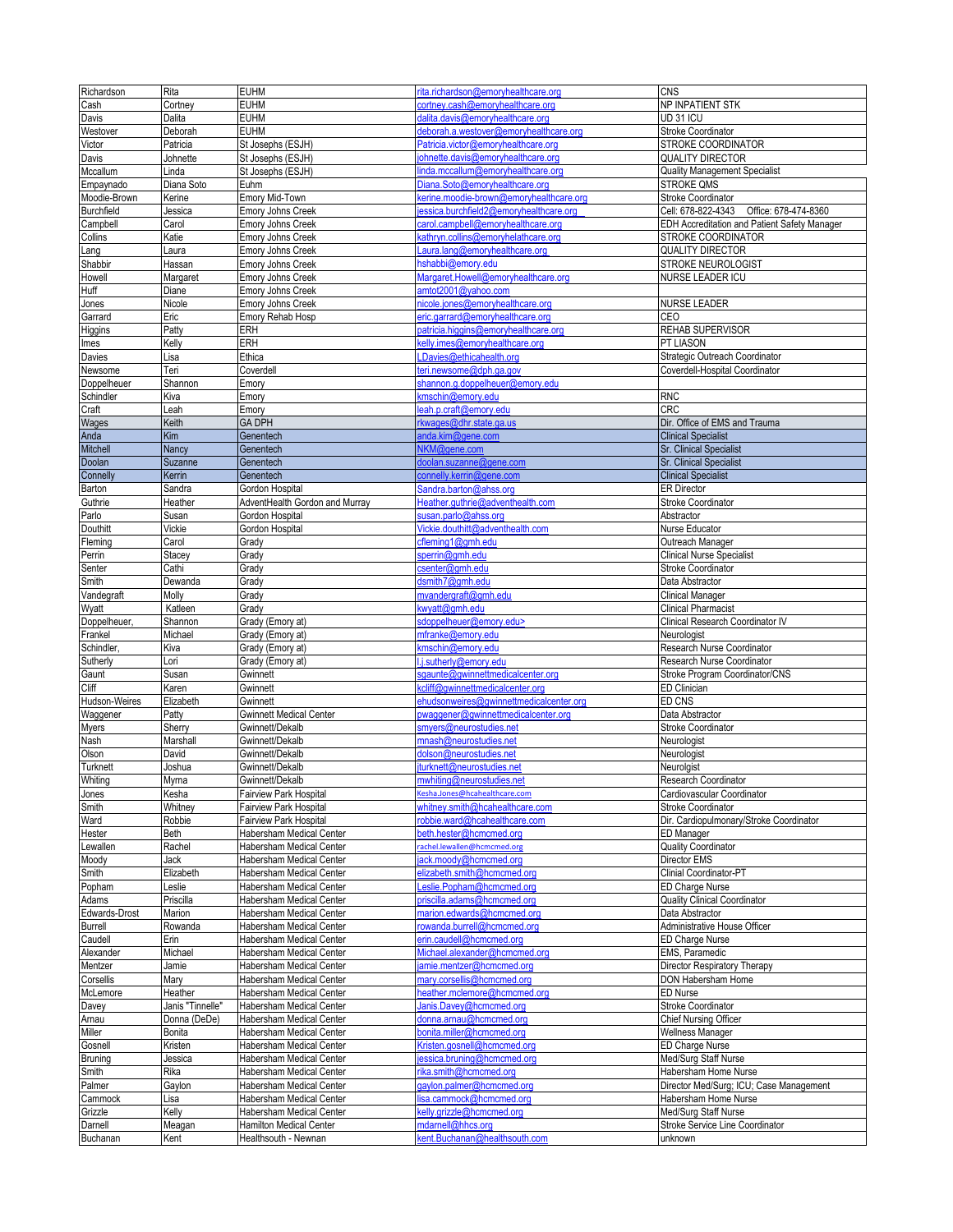| Cribb                   | Jamie              | Houston Healthcare                                                           | acribb@hhc.org                                                                   | Specialist - Core Measure                         |
|-------------------------|--------------------|------------------------------------------------------------------------------|----------------------------------------------------------------------------------|---------------------------------------------------|
| Lawrence                | Chrsiti            | <b>Houston Healthcare</b>                                                    | clawrence@HHC.org                                                                | Stroke Program Coordinator                        |
| Peed                    | Francis            | Houston Healthcare                                                           | Fpeed@HHC.ora                                                                    | <b>ICU Director</b>                               |
| Fowler                  | Jan                | Hutcheson                                                                    | fowler@hutcheson.org                                                             | <b>Clinical Leader</b>                            |
| Park                    | Katrina            | Hutcheson                                                                    | <park@hutcheson.org< td=""><td><b>Clinical Leader</b></td></park@hutcheson.org<> | <b>Clinical Leader</b>                            |
| Floyd                   | Sheila             | McDuffie                                                                     | sheilafloyd@uh.org                                                               | QI Data Collector                                 |
| Kiser                   | Danita             | McDuffie                                                                     | dkiser@uh.org                                                                    | Nurse Manager                                     |
| Carnes                  | Katherine          | Meadow Regional                                                              | sicarnes@meadowsregional.org                                                     | Core Measure / Outcomes Coordinator               |
| Jacobs<br>Lummus        | Melony             | Meadows Regional                                                             | mjacobs@meadowsregional.org<br>rlummus@meadowsregional.org                       | <b>Risk Manager</b><br>Quality                    |
|                         | Robert<br>Amanda   | Meadows Regional<br>Meadows Regional                                         | aroose@meadowsregional.org                                                       | <b>Director Emergency Services</b>                |
| Roose<br>Page           | Karrie             | Meadows Regional                                                             | spage@meadowsregional.org                                                        | Stroke Coordinator                                |
| Bergman                 | Monica             | Medical Center Navicent Health                                               | pergman.monica@navicenthealth.org                                                | <b>EC Nurse Manager</b>                           |
| <b>Brinser</b>          | Kim                | Medical Center Navicent Health                                               | Brinser.kimberly@navicenthealth.org                                              | <b>NICU Director</b>                              |
| Bos                     | Randi              | Medical Center Navicent Health                                               | randi.bos@atriumhealth.org                                                       | <b>ED Educator</b>                                |
| Garber                  | Tracy              | Medical Center Navicent Health                                               | Garber.tracy@navicenthealth.org                                                  | Nurse Manager - Neuro                             |
| Goings                  | Denise             | Medical Center Navicent Health                                               | Goings.denise@navicenthealth.org                                                 | Stroke Program Coordinator                        |
| Harrod                  | Angie              | Medical Center Navicent Health                                               | narrod.angela@navicenthealth.org                                                 | Director - NS                                     |
| Jenkins                 | Jessica            | <b>Medical Center Navicent Health</b>                                        | essa200377@gmail.com                                                             | Neuro Hospital NP                                 |
| _edrick                 | Theresa            | Medical Center Navicent Health                                               | ledrick.theresa@mccg.org                                                         | Dir. GA Neuro Center MCCG                         |
| Maddox                  | Lana               | <b>Medical Center Navicent Health</b>                                        | maddox.lana@navicenthealth.org                                                   | Clinical Leader NICU                              |
| McLendon                | Heather            | Medical Center Navicent Health                                               | mclendon.heather@navicenthealth.org                                              | Nurse Practitioner                                |
| Morris                  | Jarvis             | Medical Center Navicent Health                                               | morris.jarvis@navicenthealth.org                                                 | Nurse Manager NICU                                |
| Moseley                 | Shana              | Medical Center Navicent Health                                               | mosley.shana@navicenthealth.org                                                  | Director - NICU/STICU                             |
| Pelham                  | Katie              | <b>Medical Center Navicent Health</b>                                        | belham.kaitlan@navicenthealth.org                                                | <b>EC Educator</b>                                |
| Shinholster             | James              | Medical Center Navicent Health                                               | Shinholster.James@NavicentHealth.org                                             | Neuro Hospital NP                                 |
| Smith<br>Whaley         | Matt<br>Denise     | Medical Center Navicent Health<br><b>Medical Center Navicent Health</b>      | smith.matthew@mccg.org<br>whaley.denise@navicenthealth.org                       | Med. Dir. Stroke Center<br>Stroke Data Abstractor |
| Aspinwall               | Jessica            | <b>Memorial Health</b>                                                       | Jessica.Aspinwall@hcahealthcare.com                                              | Director, Centers of Excellence                   |
| Parker                  | Erica              | Memorial Health                                                              | erica.parker3@HCAHealthcare.com                                                  | Stroke Program Coordinator                        |
| Kirkland                | Kathy              | Memorial & Manor Hospital                                                    | KathyS@mh-m.org                                                                  | Stroke Abstractor                                 |
| Anderson                | Sharla             | Memorial Satilla Health                                                      | Sharla.anderson@hcahealthcare.com                                                | Stroke & Sepsis Program Coordinator               |
| Daniel                  | Lorraine           | Navicent Health Baldwin                                                      | daniel.lorraine@navicenthealth.org                                               | <b>DON</b>                                        |
| Phillips                | Joseph             | Navicent Health Baldwin                                                      |                                                                                  | ED/ICU Director                                   |
| Reynolds                | Stevanie           | Newton Medical Center                                                        | skimble@newtonmedical.com                                                        | Critical Care Unit Manager                        |
| Kennedy                 | Edna               | North Fulton                                                                 | Edna.kennedy@wellstar.org                                                        | Stroke Coordinator                                |
| Adams                   | Heather            | Northeast GA Medical Center                                                  | neather.adams@nghs.com                                                           | Occupational Therapist                            |
| Adams                   | Holly              | Northeast GA Medical Center                                                  | Holley.adams@nghs.com                                                            | Stroke Coordinator                                |
| <b>Bruce</b>            | Sherry             | Northeast GA Medical Center                                                  | sherri.bruce@nghs.com                                                            | <b>Stroke Nurse</b>                               |
| Cagle                   | Kristy             | Northeast GA Medical Center                                                  | cristy.cagle@nghs.com                                                            | Speech Pathologist                                |
| Callahan                | Debbie             | Northeast GA Medical Center                                                  | debbie.callahan@nghs.com                                                         | ED Stroke Liaison/ Patient Care Coordinator       |
| Gohman                  | Kevin              | Northeast GA Medical Center                                                  | Kevin.Gohman@nghs.com                                                            | Director of Inpatient Rehabilitation Services     |
| Green                   | Lauren             | Northeast GA Medical Center                                                  | Lauren.Green@nghs.com                                                            | System Neuroscience Educator                      |
| Gupta                   | Preety             | Northeast GA Medical Center                                                  | Preety.Gupta@nghs.com                                                            | Occupational Therapist                            |
| Sweigart                | Jennifer           | Northeast GA Medical Center<br>Northeast GA Medical Center -Barrow           | ennifer.sweigart@nghs.com                                                        | Neurology PA<br><b>EMS</b>                        |
| Carignan<br>Guthrie     | Richard<br>Pauline | Northeast GA Medical Center -Barrow                                          | rcarignan@barrowga.org<br>Pauline.Guthrie@nghs.com                               | InPt. Mgr                                         |
| Farmer                  | James              | Northeast GA Medical Center - Barrow                                         | James.FarmerJr@nghs.com                                                          | Pharmacy                                          |
| DeWayne                 | Joy                | Northeast GA Medical Center -Barrow                                          | Dewayne.Joy@nghs.com                                                             | ED Manager                                        |
| Johnson                 | Tina               | Northeast GA Medical Center -Barrow                                          |                                                                                  |                                                   |
| Krieger                 |                    |                                                                              |                                                                                  |                                                   |
| Standard                |                    |                                                                              | tina.johnson@nghs.com                                                            | Stroke / PI Coordinator                           |
|                         | Lynne<br>Heather   | Northeast GA Medical Center -Barrow                                          | Lynne.Krieger@nghs.com                                                           | Quality<br>CNO                                    |
|                         | Lauren             | Northeast GA Medical Center - Barrow<br>Northeast GA Medical Center - Barrow | Heather.Standard@nghs.com<br>hirley@harrowga org                                 | <b>EMS</b>                                        |
| Shirley                 | Jason              | Northeast GA Medical Center -Barrow                                          | Jason.Tyner@nghs.com                                                             | Imaging                                           |
| Tyner<br>Vincent        | Kiria              | Northeast GA Medical Center -Barrow                                          | Kiria.vincent@NGHS.com                                                           | S1B Neuro Nurse Educator                          |
| Withington              | Tracie             | Northeast GA Medical Center -Braselton                                       | Tracie. Withington@nghs.com                                                      | Stroke / PI Coordinator                           |
| Blackwell               | Destiny            | Northeast GA Medical Center -Braselton                                       | Destiny.Blackwell@nghs.com                                                       | Charge Nurse of Stroke Unit                       |
| Hill                    | Sabrina            | Northeast GA Medical Center -Braselton                                       | Sabrina.Hill@nghs.com                                                            | Nurse Educator                                    |
| Harrison                | Amy                | Northside                                                                    | amy.harrison@northside.com                                                       | Core Measures Specialist                          |
| Field                   | Tara               | Northside                                                                    | tara.reddish@northside.com                                                       | CMS stroke abstractor                             |
| Webb                    | Lori               | Northside                                                                    | lori.webb@northside.com                                                          | <b>Clinical Data Abstraction</b>                  |
| Williams                | Ora                | Northside                                                                    | ora.williams@northside.com                                                       | Med. Staff Coor. QI                               |
| Craig                   | Mary               | Northside-Atlanta                                                            | mary.craig@northside.com                                                         |                                                   |
| Croley                  | Jennifer           | Northside-Atlanta                                                            | jennifer.croley@northside.com                                                    | <b>Abstraction Coordinator</b>                    |
| Eley                    | Shayla             | Northside-Cherokee                                                           | shayla.eley@northside.com                                                        | Nurse Clinician                                   |
| Trojanowski<br>Gauthier | Sara               | <b>NSF Cherokee</b><br><b>NSF Cumming</b>                                    | Sara.Trojanowski@northside.com<br>Nichole.Gauthier@Northside.com                 | Stroke Coordinator                                |
|                         | Nicole<br>Sharon   |                                                                              | sharon.freeman@northside.com                                                     | Stroke Coordinator<br><b>ICU Manager</b>          |
| Freeman<br>Keable       | Kristin            | Northside-Forsyth<br>Northside-Forsyth                                       | Kristi.Keable@northside.com                                                      | Clinical Coordinator Ortho/Neuro                  |
| Maddux                  | Jennifer           | Northside-Forsyth                                                            | iennifer.maddux@northside.com                                                    | <b>Clinical Pharmacy Supervisor</b>               |
| Moore                   | Kathi              | Northside-Forsyth                                                            | Kathi.moore@northside.com                                                        |                                                   |
| Walters                 | Amanda             | Northside-Forsyth                                                            | Amanda.walters@northside.com                                                     | Clinical Specialist/ED                            |
| Williamson              | Jennifer           | Northside-Forsyth                                                            | Jennifer. Williamson@northside.com                                               | Clinical Coordinator-ED                           |
| С                       | Marla              | Phoebe Putney                                                                | mmorgan@ppmh.org                                                                 | MD, Stroke Medical Director                       |
| Chaney                  | Cynthia            | Phoebe Putney                                                                | cchaney@ppmh.org                                                                 | RN, Certification Coordinator                     |
| Collins                 | Kathi              | Phoebe Putney                                                                | kxcollin@ppmh.org                                                                | Clinical Coordinator, Rehab                       |
| Culpepper               | Kristin            | Phoebe Putney                                                                | krculpep@ppmh.org                                                                | Occupational Therapist                            |
| Davis                   | Katie              | Phoebe Putney                                                                | <b>KBARROWS@ppmh.org</b>                                                         | Speech-Language Pathologist                       |
| Garrrett<br>Gilmore     | William<br>Rod     | Phoebe Putney<br>Phoebe Putney                                               | wgarrett@ppmh.org<br>rgilmore@ppmh.org                                           | MD, Neurologist<br>Pharm. D                       |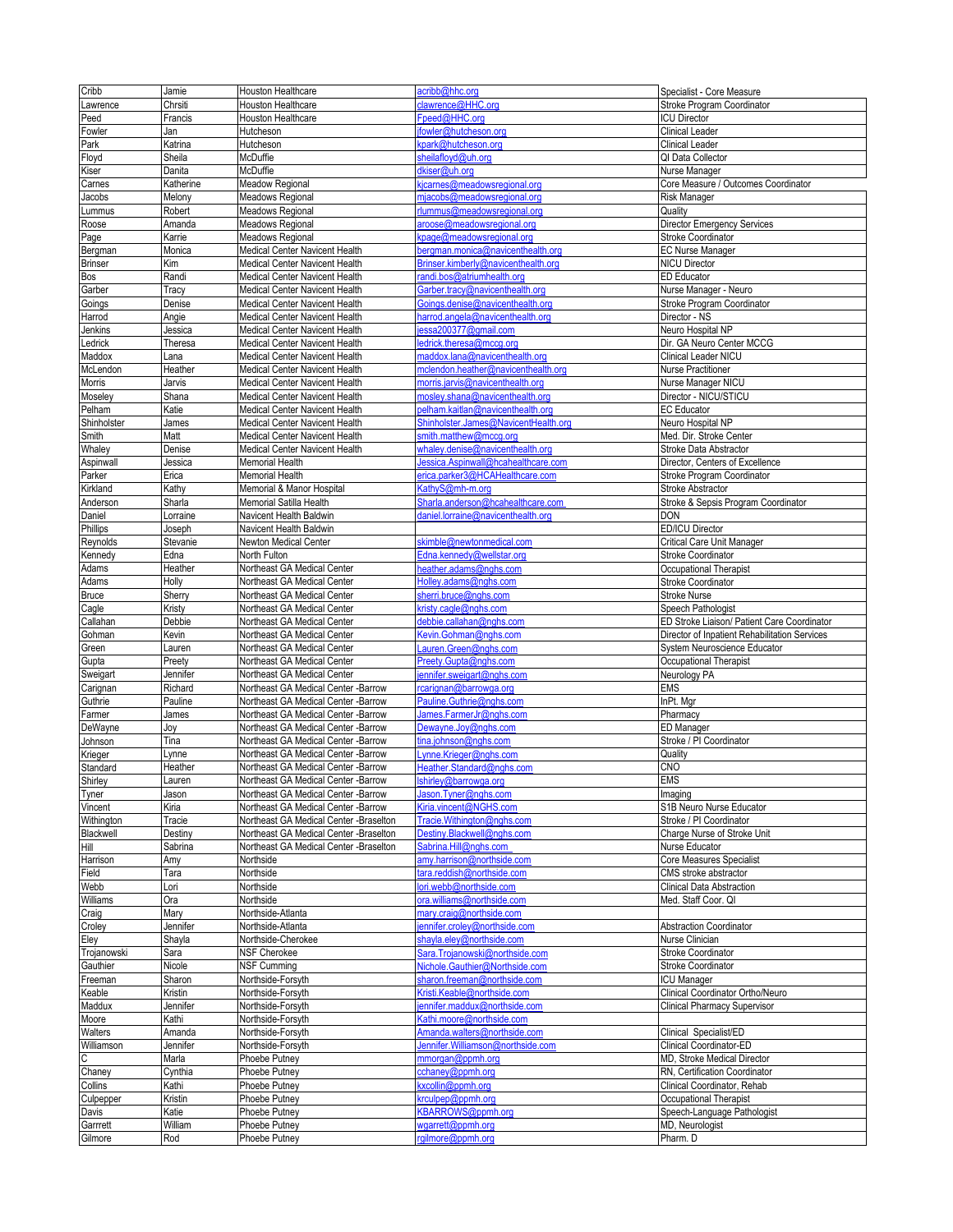| Hackett          | Faryn         | Phoebe Putney                       | fhackett@phoebehealth.com                 | Stroke Coordinator                         |
|------------------|---------------|-------------------------------------|-------------------------------------------|--------------------------------------------|
| Hays             | Allison       | Phoebe Putney                       | ahays@ppmh.org                            | MD, Radiologist                            |
| Jordan           | Allison       | Phoebe Putney                       | arjohnso@ppmh.org                         | Recreation Specialist, Rehab               |
| Ofodile          | Chinyelu      | Phoebe Putney                       | cofodile@ppmh.org                         | MD, Internal Medicine                      |
|                  |               |                                     |                                           |                                            |
| Pendergrass      | Nancy         | Phoebe Putney                       | npenderg@ppmh.org                         | Dietician                                  |
| Turner           | Jeannie       | Phoebe Putney                       | cturner@phoebehealth.com                  | Stroke abstractor                          |
| Weiss            | Theresa Weiss | Phoebe Putney                       | tweiss@ppmh.org                           | QI Abstractor                              |
| Andrews, MD      | Ben           | Phoebe Sumter                       | bandrews@phoebehealth.com                 | #DIV/0!                                    |
| Atkins           | Stefani       | Phoebe Sumter                       | satkins@phoebehealth.com                  |                                            |
| <b>Braxton</b>   | Darla         | Phoebe Sumter                       | dbraxton@phoebehealth.com                 |                                            |
| Denham           | Jennifer      | Phoebe Sumter                       | denham@phoebehealth.com                   | <b>ED Clinical Supervisor</b>              |
| Finch            | Felicia       | Phoebe Sumter                       | ffinch@phoebehealth.com                   |                                            |
| Jordan, MD       | Brian         | Phoebe Sumter                       | bjordan@phoebehealth.com                  |                                            |
| Lawson, MD       | Dale          | Phoebe Sumter                       | dlawson@phoebehealth.com                  |                                            |
| Martin           | Jeremy        | Phoebe Sumter                       | tmartin@phoebehealth.com                  |                                            |
| Taranto, MD      | Chris         | Phoebe Sumter                       | ctaranto@phoebehealth.com                 |                                            |
| Wilson           | Andrea        | Phoebe Sumter                       | ahwilson@phoebehealth.com                 |                                            |
| Weaver           | Lisa          | <b>Piedmont Fayette</b>             | Lisa.Weaver@piedmont.org                  | Manager-Stroke Program                     |
| Esdale           | Taylor        | Piedmont Atlanta                    | Taylor.Esdale@piedmont.org                | Stroke Program Coordinator                 |
| Palmer           | Cynthia       | Piedmont Atlanta                    | Cynthia.palmer@piedmont.org               | Manager 5E ICU                             |
| <b>Dudley</b>    | <b>Alexis</b> | <b>Piedmont Columbus</b>            | alexis.dudley@piedmont.org                | <b>Stroke Coordinator</b>                  |
| Sue              | Sean          | Piedmont Hospital                   | sean.sue@piedmont.org                     | ED Physician                               |
| <b>DeShield</b>  | Rachel        | Piedmont Mountainside               | rachel.deshields@piedmont.org             | Stroke/Chest Pain Coordinator              |
| Baker            | Robin         | Piedmont Newnan                     | robin.baker@piedmont.org                  | <b>Stroke Coordinator</b>                  |
|                  | Deborah       | Piedmont Newnan                     | dcamp725@bellsouth.net                    |                                            |
| Camp             |               |                                     |                                           |                                            |
| Walker           | Erica         | Piedmont Newton                     | Erica.Walker1@piedmont.org                | <b>Stroke Coordinator</b>                  |
| Jackson (Weaver) | Lisa          | Piedmont Fayette                    | lisa.jackson@piedmont.org                 |                                            |
| Connelly         | Jay           | Piedmont Henry                      | Jay.Connelly@piedmont.org                 |                                            |
| Baker            | Esther        | Piedmont Henry Medical Center       | ebaker@hmc-ga.org                         | Data Abstractor RN                         |
| Campbell         | Karen         | Piedmont Henry Medical Center       | karen.campbell@piedmont.org               | PI Coordinator                             |
| Hust             | Karen         | Piedmont Walton Hospital            | karen.hust@piedmont.org                   | Trauma/Stroke Coordinator                  |
| Mashburn         | Natalie       | Piedmont Walton Hospital            | natalie.washburn@piedmont.org             | <b>ED Stroke Champion</b>                  |
| Myles            | Christina     | Piedmont Walton Hospital            | Christina.Myles1@gmail.com                | Trauma/Stroke/EMS Coordinator              |
| Fennell          | Melody        | Redmond Regional                    | melody.fennell@hcahealthcare.com          | <b>Stroke Coordinator</b>                  |
| Collins          | Julie         | Portola                             | icollins@portola.com                      | Drug rep (SW Ga)                           |
| Joel             | Sarah         | Portola                             | Sarah.Joel@alexion.com                    | Drug rep                                   |
| Langan           | Paul          | Portola                             | olangan@Portola.com                       | Drug rep                                   |
| Howell, MD       | Keith         | Rockdale                            | dockahaman@aol.com                        |                                            |
| McCane           | Brittainy     | Rockdale                            | Brittainy.mccane@lpnt.net                 |                                            |
| <b>Blevins</b>   | Ashlea        | South Georgia Medical Center        | ashlea.blevins@sgmc.org                   | <b>Stroke Coordinator</b>                  |
| Allison          | McCranie      | South Georgia Medical Center        |                                           |                                            |
|                  |               |                                     |                                           |                                            |
| Warren           | Judy          | South Georgia Medical Center        | udy.warren@sgmc.org                       | Interim, Stroke Coordinator                |
| Gahm             | Cynthia       | Southeast GA Health System          | cgahm@sghs.org                            | <b>Stroke Coordinator</b>                  |
| Anderson         | Nicola        | Southern Reg.                       | nicolaanderson@comcast.net                | RN-ED                                      |
| Anderson         | Gwen          | Southern Reg.                       | ganderson5@primehealthcare.com            | Stroke Program Coordinator/PI              |
| Peek             | Kathy         | Southern Reg.                       | kpeek@att.net                             | <b>ED Staff Nurse</b>                      |
| Turnage          | Paige         | St. Francis Hospital                | hudsonti@sfhqa.com                        | Stroke Coordinator                         |
| Valadi           | Nojan         |                                     | nvaladi@qmail.com                         | Chief of Neurology                         |
| Peters           | Dorethea      | St. Josephs/Candler Health System   | petersd@sjchs.org                         | <b>Stroke Coordinator</b>                  |
| Wood             | Cristen       | St. Josephs/Candler Health System   | chcwood4@gmail.com                        | RN - NICU                                  |
| Barfield         | Whitney       | St. Amry;s - Athens                 | whitney.barfield@gmail.com                | Stroke Coordinator                         |
| <b>Byrum</b>     | <b>Brooke</b> | St. Mary's Sacred Heart             | bbyrum@stmaryssacredheart.org             | <b>ICU Manager</b>                         |
| Davison          | Tyler         | St. Mary's Sacred Heart             | davison@stmaryssacredheart.org            | ED nurse manager                           |
| Hooper           | Regina        | St. Mary's Sacred Heart             | ahooper@stmaryssacredheart.org            | <b>DON</b>                                 |
| Reno             | Jennifer      | St. Mary's Sacred Heart             | JReno@stmaryssacredheart.org              | Quality                                    |
| Loggins          | Sherry        | Stephens Co Hospital                | sherry.loggins@stephenscountyhospital.com | ED Manager                                 |
| <b>Bradley</b>   | Joseph        | <b>Tanner Medical Center</b>        | bradley@tanner.org                        |                                            |
| Saxton           | А             |                                     | asaxton@stmarysathens.org                 |                                            |
|                  | Whitney       |                                     | whitney.chung@tiftregional.com            |                                            |
| Chung            | Hannah        | <b>Tift Regional Medical Center</b> | hanna.rousey@tiftregional.com             | <b>Stroke Coordinator</b>                  |
| Rousey           |               | <b>Tift Regional Medical Center</b> |                                           |                                            |
| <b>Burns</b>     | Jennifer      | Union General Hospital              | ienniferburns@uniongeneral.org            | ED Manager                                 |
| Mason            | Sheila        | Union General Hospital              | sheilamason@uniongeneral.org              | <b>Pharmacy Director</b>                   |
| Colwell          | Christen      | Jpson Regional                      | christen.colwell@urmc.org                 | <b>ER Director</b>                         |
| Maday            | Gina          | Upson Regional                      | gina.maday@urmc.org                       | Stroke Coordinator                         |
| Turner           | Treena        | Upson Regional                      | treena.turner@urmc.org                    | <b>ICU Director</b>                        |
| Chase            | Kena          | Wellstar - Spalding Regional        | Kena.Chase@tenethealth.com                | Dir. of Med-Surg Stroke Unit               |
| Collins          | Maryanne      | Wellstar - Spalding Regional        | MaryA.Collins@tenethealth.com             | Dir. ICU/CCU Stroke Unit                   |
| Beamon           | Paul          | Wellstar-                           | paul.beamon@tenethealth.com               | Director                                   |
| Cornwell         | Melissa       | Wellstar                            | Melissa.cornwell@wellstar.org             | Manager, Clinical Data                     |
| Tenbrink         | Taylor        | Wellstar-                           | TAYLOR.Tenbrink@tenethealth.com           | <b>ICU Clinical Coordinator</b>            |
|                  |               | Wellstar - Spalding Regional        |                                           | Stroke Coordinator                         |
| Clodfelter       | Susan "Emily" | Wellstar - Spalding Regional        | susan.clodfelter2@tenethealth.com         | <b>ED Clinical Coordinator</b>             |
| Colwell          | David         | Wellstar - Spalding Regional        | poh1972@hotmail.com                       |                                            |
| Slay             | Deidra        | Wellstar - Atlanta Medical Center   | Deidra.Slay@wellstar.org                  | Stroke Coordinator (Primary Contact)       |
| Vandegraft       | Molly         | Wellstar - Atlanta Medical Center   | Molly.Vandegraft@tenethealth.com          | Nurse Manager Neuro ICU, 3 Tower Neuro M/S |
|                  |               |                                     |                                           |                                            |
| Riess            | Angel         | Wellstar - Atlanta Medical Center   | Angelique.Massey@tenethealth.com          | Cardiac Stroke Educator                    |
| Kerlin           | Michelle      | Wellstar- Atlanta Medical Center    | Michelle.Kerlin@tenethealth.com           |                                            |
| Stockhoff        | Dianne        | Wellstar - AMC South                | Diane.Stockhoff@wellstar.org              | Stroke Coordinator                         |
| Qureshi          | Sakib         | Wellstar-Atlanta Medical Center     |                                           | Stroke Program Medical Director            |
| Holt             | Christine     | Wellstar- Atlanta Medical Center    | Christine.Holt@tenethealth.com            | Stroke Program Manager                     |